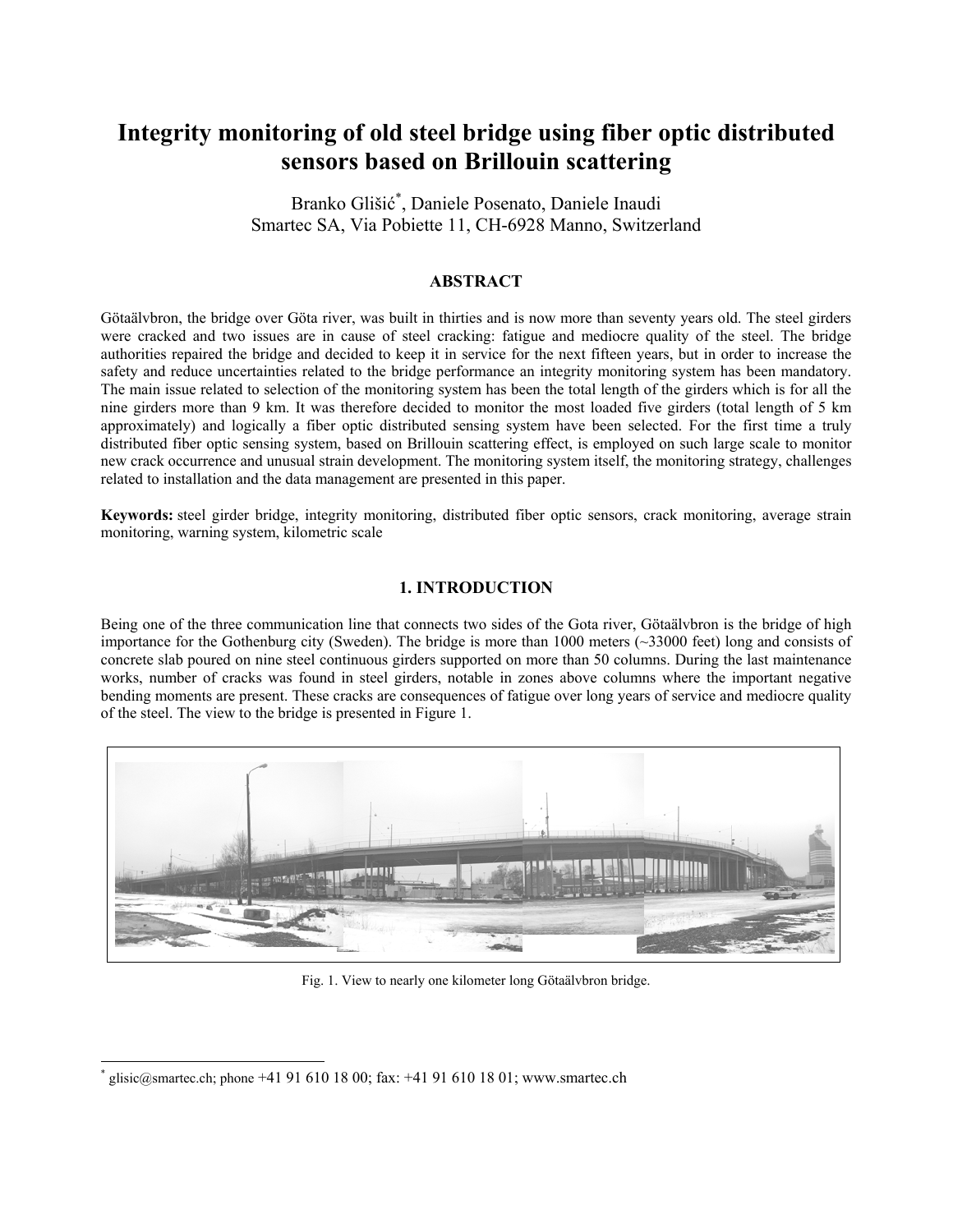The bridge is now repaired and the bridge authorities would like to keep it in service for the next 15 years, but new cracks due to fatigue can occur again. These new cracks can lead to collapse of cracked girders which may occur suddenly since damage is generated by fatigue. That was the reason to perform continuous bridge integrity monitoring.

The monitoring system selected for this project, must provide for both crack detection and localization and strain monitoring. Since the cracks can occur at any point or any girder, the monitoring system should cover full length of the bridge. These criterions have led the bridge authorities to choose DiTeSt – truly distributed fiber optic monitoring system based on stimulated Brillouin scattering.

## **2. DITEST SYSTEM**

#### **2.1 General description**

DiTeSt stands for Distributed Temperature and Strain monitoring system. The development of a fiber optics distributed sensor system relies upon using a known and reproducible method by which the measurand can interact with the light traveling within the fiber. The DiTeSt is based on a detection scheme using a non-linear optical effect named Stimulated Brillouin Scattering<sup>1</sup>. This scattering process is an intrinsic property of the propagation of light in the silica material from which the sensing fibre is made. The Brillouin scattering effect exhibits a well-known and reproducible response to external measurands such as temperature and strain.

The Brillouin interaction results in the generation of scattered light which experiences a frequency shift through the scattering process. This frequency shift depends linearly on the fiber strain and temperature. As a consequence, the scattered light has a slightly different wavelength than the original light and the departure from the original wavelength is directly dependent on the strain and temperature of the fiber. A system based on the analysis of the Brillouin scattered light in optical fibers is naturally devoted to perform strain and temperature measurement. Moreover, the distributed nature of the measurement can be easily implemented by using optical pulse and an adequate data acquisition.

The main components of the DiTeSt system are the reading unit with software, sensor and sensor termination module. The reading unit is connected to the first end of the sensor and can be placed remotely from the sensing area, since a section of optical fiber cable could be used to link the reading unit to the sensor itself without any performance degradation. The other sensor-end must be connected to either sensor termination module, which could be placed remotely from the sensor area as well, or lead back to the reading unit. In the former case the configuration of the system is called "single-ended" and in the later case the configuration of the system is called "loop".

Different types of sensor can be used depending on application: ordinary temperature sensing cable (-40°C up to 85°C), high temperature sensing cable (up to 300°C), SMARTape (strain) sensor and SMARTprofile (strain) sensor<sup>2</sup>. The sensors may be additionally protected in case of harsh environmental conditions. Schemas of the DiTeSt system are given in Figure 2.



Fig. 2. Schemas of DiTeSt system configurations; left: single ended configuration; right: loop configuration.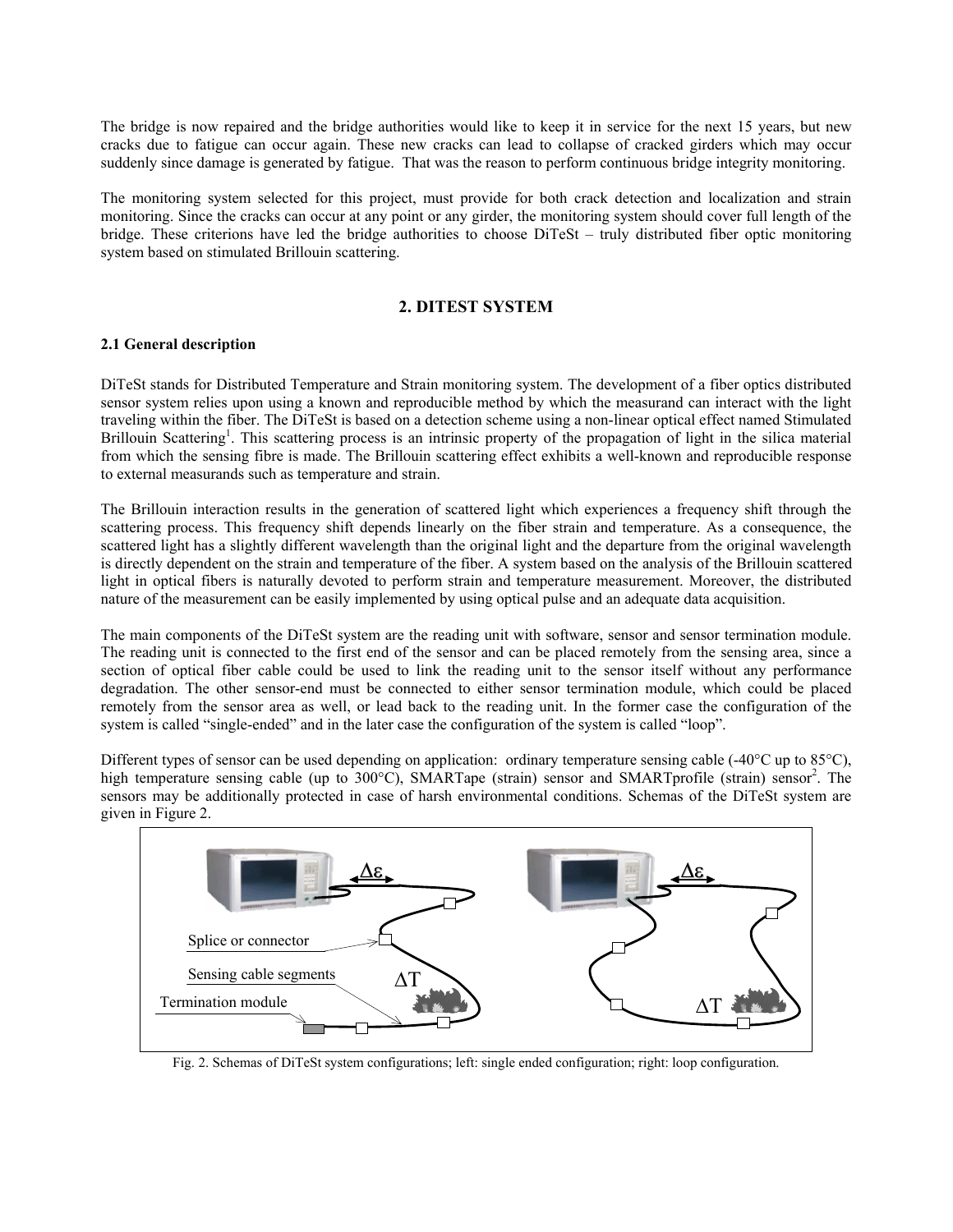#### **2.2 SMARTape sensor**

When strain sensing is required, the optical fiber must be bonded to the host material over the whole length. The transfer of strain is to be complete, with no losses due to sliding. Therefore an excellent bonding between strain optical fiber and the host structure is to be guaranteed. To allow such a good bonding it has been recommended to integrate the optical fiber within a tape in the similar manner as the reinforcing fibers are integrated in composite materials. To produce such a tape, we selected a glass fiber reinforced thermoplastic with PPS matrix<sup>3</sup>. This material has excellent mechanical and chemical resistance properties. Since it production involves heating to high temperatures (in order to melt the matrix of the composite material) it is necessary for the fiber to withstand this temperature without damage. In addition, the bonding between the optical fiber coating and the matrix has to be guaranteed. Polyimide-coated optical fibers fit these requirements and were therefore selected for this design.

The typical cross-section width of the thermoplastic composite tape that is used for manufacturing composite structures is in the range of ten to twenty millimeters, and therefore not critical for optical fiber integration. The thickness of the tape can be as low as 0.2 mm, and this dimension is more critical since the external diameter of polyimide-coated optical fiber is of 0.145 mm approximately. Hence, only less than 0.03 mm of tape material remains on top or bottom of the optical fiber, with the risk that the optical fiber will emerge from the tape. The scheme of the sensing tape crosssection, with typical dimensions, is presented in Figure 3.

The use of such sensing tape (called SMARTape) is twofold: it can be used externally, attached to the structure, or embedded between the composite laminates, having also a structural role.



Fig. 3. Cross-section picture and micrograph of the sensing tape: SMARTape.

# **3. MONITORING SPECIFICATIONS**

Summarized, the monitoring aim has been to perform long-term integrity monitoring of the bridge. Split in the single tasks, the following specifications of the monitoring system have been requested:

- (1) To detect and localize new cracks that may occur due to fatigue
- (2) To detect unusual short-term and long-term strain changes
- (3) To detect cracks and unusual strain changes over full length of five girders, in total 5 km
- (4) To perform one measurement session every two hours
- (5) To perform self-monitoring, i.e. to detect malfunctioning of system itself
- (6) To allow user friendly and understandable data visualization
- (7) To automatically send warning messages to responsible entities
- (8) To properly function for 15 years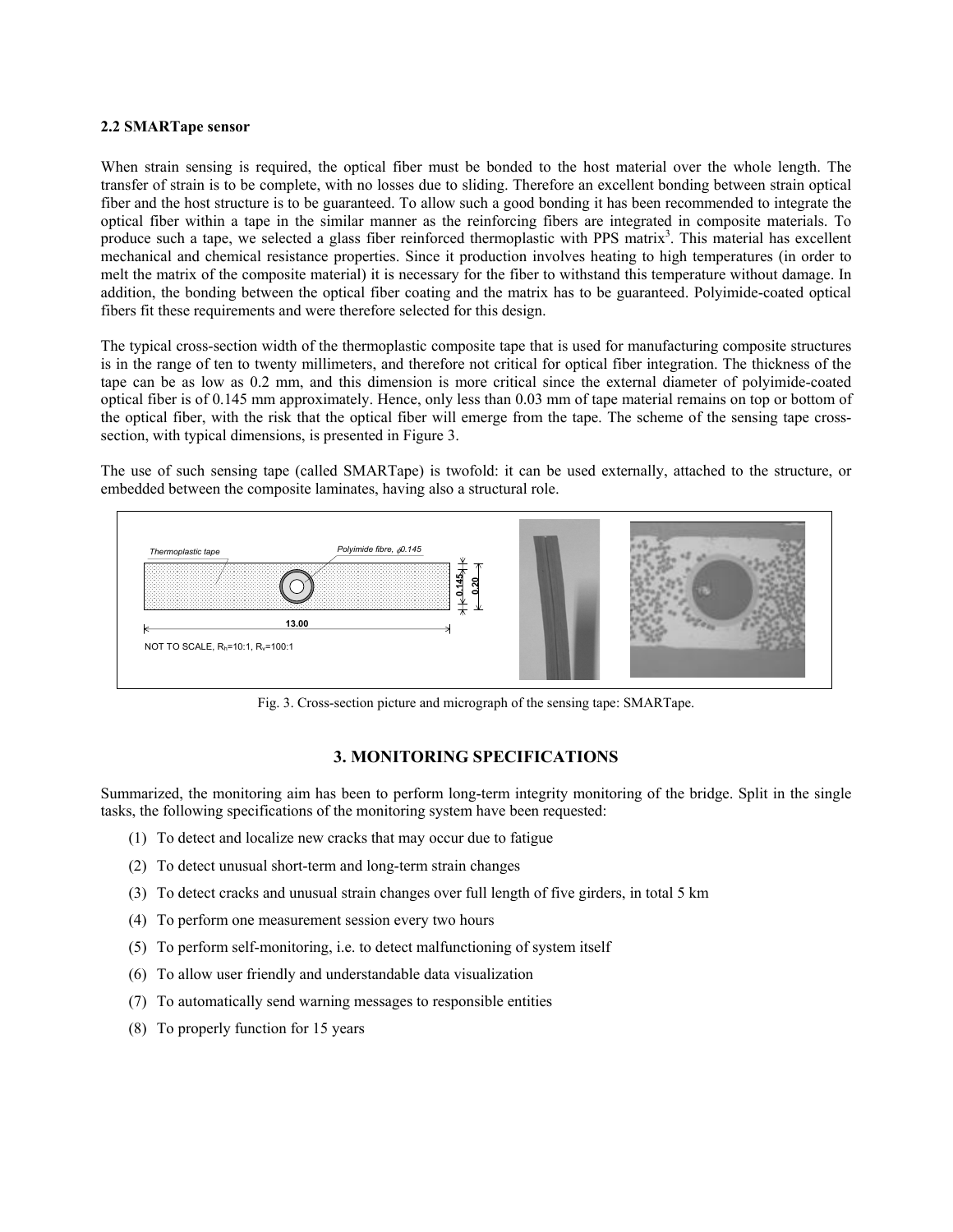Being the world first bridge application of distributed sensing system on such a large scale, the requested specifications imposed number of challenges to reading unit performance, SMARTape sensor production and installation and data management.

During the production of SMARTape, the optical fiber is exposed to strong mechanical and thermal actions. Consequently the sensor features very high losses and the reading unit must be able to read the sensors with up to 10 dB of cumulated losses with spatial resolution of 1 m. This performance is successfully achieved.

The crack is the event that occurs on very short length, much smaller than spatial resolution of the system. Usual gain peak detection algorithm therefore ignores this event. For the purposes of the project new gain peak detection scheme was developed in order to allow detection of both, main peak which is result of strain averaging over spatial resolution length of 1m and secondary peak generated by local strain variation induced by crack. An example of main and secondary peak is presented in Figure 4.



Fig. 4. Main Brillouin peak generated by stran variation over spatial resolution length, and secondary peak generated by crack.

On the gain characteristics corresponding to the position of fiber under strain simulating the crack, one distinguishes a secondary gain peak clearly corresponding to the lengthened section. When the fiber starts to be under local tension, it is possible to observe a week effect on the position of the principal peak and the signal is distorted by the presence of this second peak. The test demonstrated that it is possible to detect crack with a minimum width of about 0.5 mm that is redistributed over length of 100 mm.

The SMARTape sensor quality has to guarantee good transfer of strain from the structure to the optical fiber, good mechanical resistance to installation and handling actions and moderate optical losses. That is why the production parameters were optimized and every meter of SMARTape was controlled optically, mechanically and visually during the fabrication.

In order for system to be able to detect the cracks in every point, it was decided to glue the SMARTape to the steel girder. The crack should not damage the sensor, but create its delaminating from the bridge (otherwise the sensor would be damaged and should be repaired). The gluing procedure was therefore established and rigorously tested in laboratory and on-site. Photograph of on-site gluing test is presented in Figure 5. The full performance was also tested in laboratory and on-site, and photograph of tested SMARTapes installed on the bridge is presented in the same figure.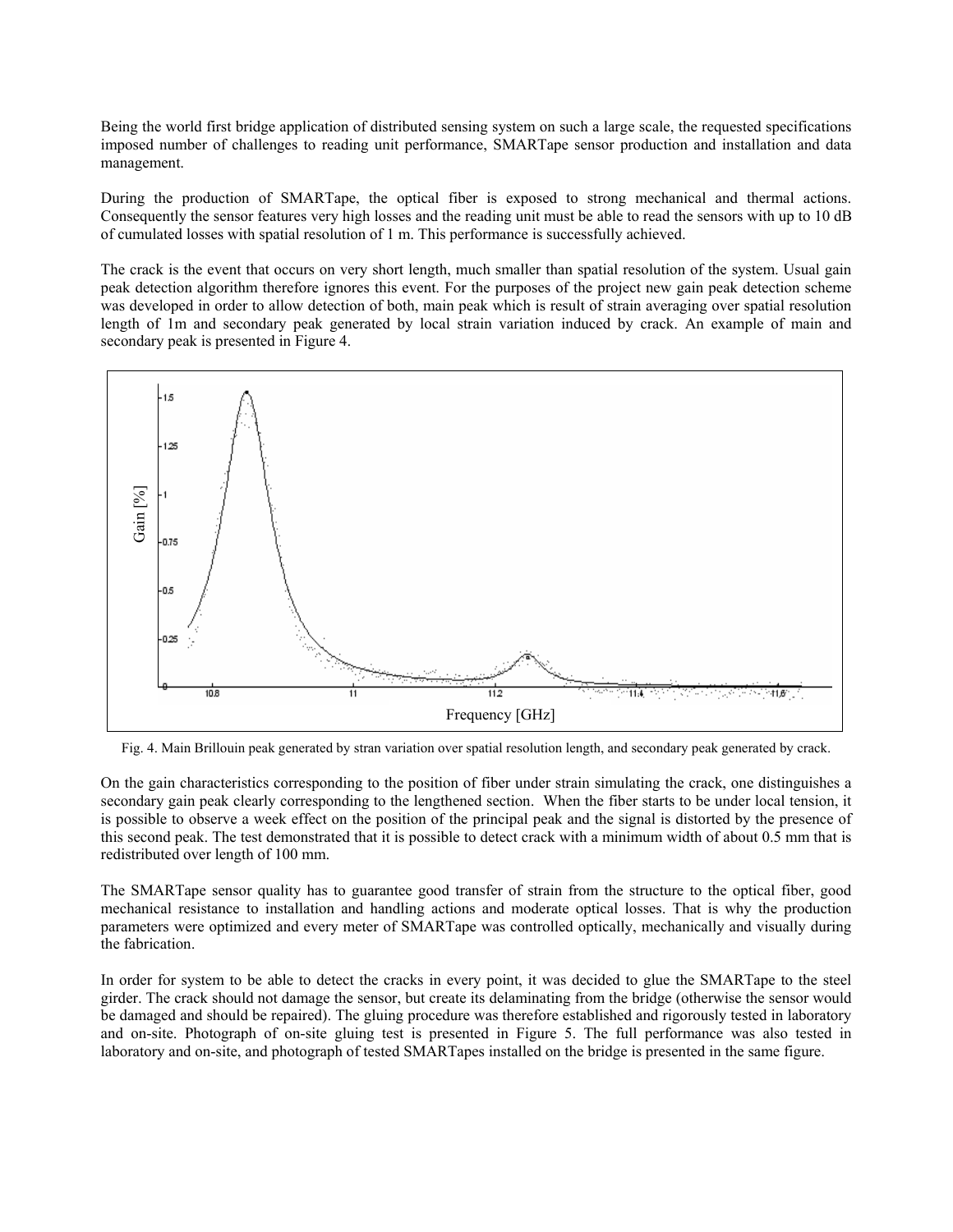

Fig. 5. On-site test of SMARTape gluing procedure (left) and installed SMARTapes for full performance tests (right).

The installation of SMARTape sensors was challenge itself. Good treatment of surfaces was necessary and number of transversal girders had to be crossed. Limited access and working space in form of lift basket, often combined with cold and windy environment and sometimes with the night work, made the installation particularly difficult. The view to bridge girders and part of installation team ready for work is given in Figure 6.



Fig. 6. View to bridge girders and part of the installation team.

The SMARTape sensors were produced in length of 90 m. Due to high losses, maximum three sensors could be enchained, making total effective length of 270 m. The measurements of SMARTape are compensated for temperature using the temperature sensing cable that has also the function of bringing back the optical signal to the DiTeSt reading unit designed for loop configuration. The three enchained SMARTape sensor and temperature sensing cable creates basic loop of the system. The basic loop is presented in Figure 7.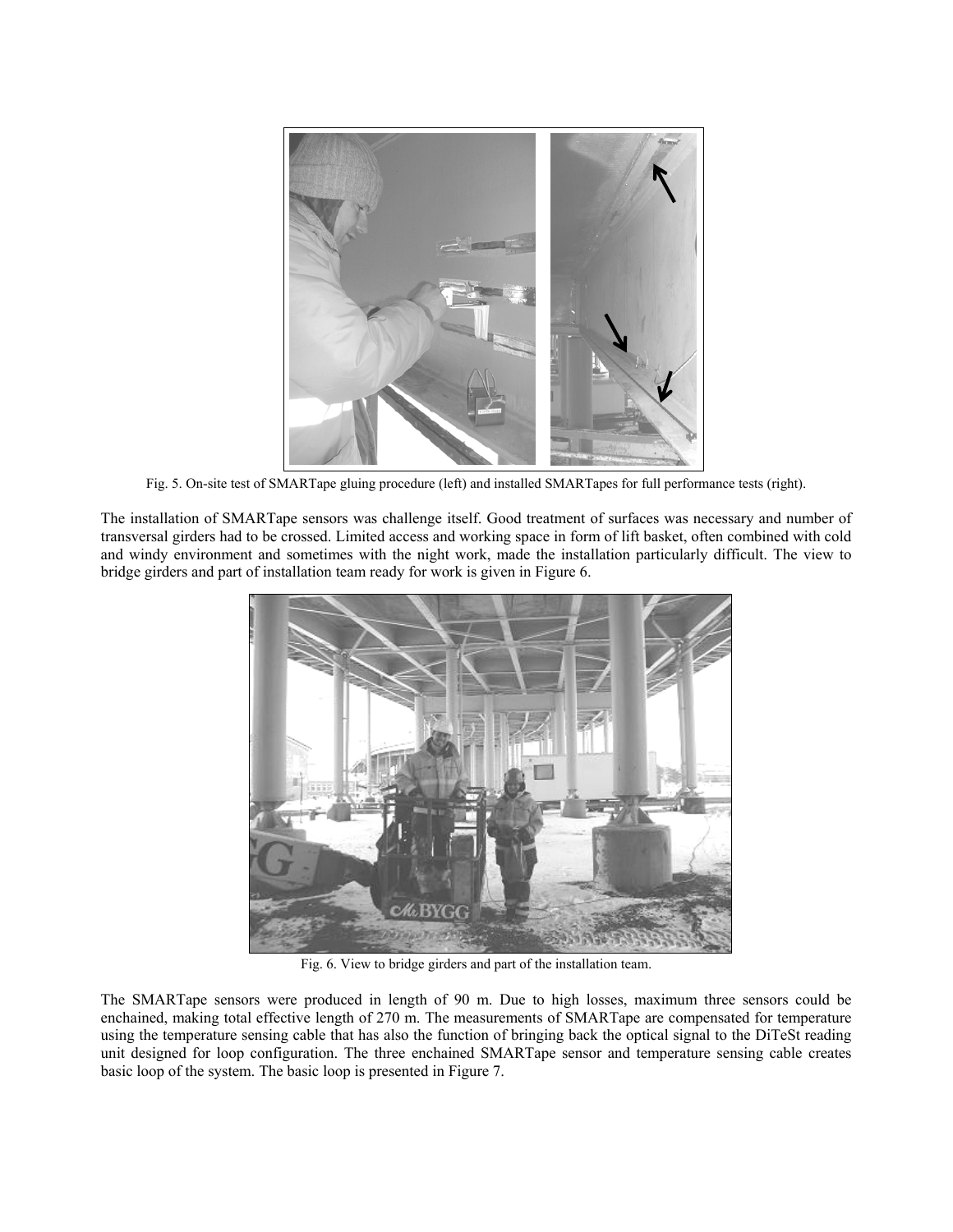

Fig. 7. Basic sensing loop consisting of three SMARTape sensor of 90 m and temperature sensing cable.

There is a total of twenty basic loops, two sets of five loops at South part and two sets of five loops at North part of the bridge. Each part of the bridge is monitored with different reading unit provided with 10 channels. The measurement time for single loop is less than 10 minutes for the strain range of 15000 με (-5000 με to +10000 με). Therefore, the measurement time for all the sensors is less than 2 hours.

The physical point A on the bridge is measured two times: first the temperature is measured at loop coordinate  $A_T$  and then the non-compensated strain at loop coordinate As. The temperature compensation is performed automatically by the software.

The span is a segment of the girder that is delimited by cross-sections supported by columns. One sensing loop can "cover" several spans, and two sensing loops can be overlapped within the same span. General position of spans and loops is presented in Figure 8.



Fig. 8. General position of spans and loops.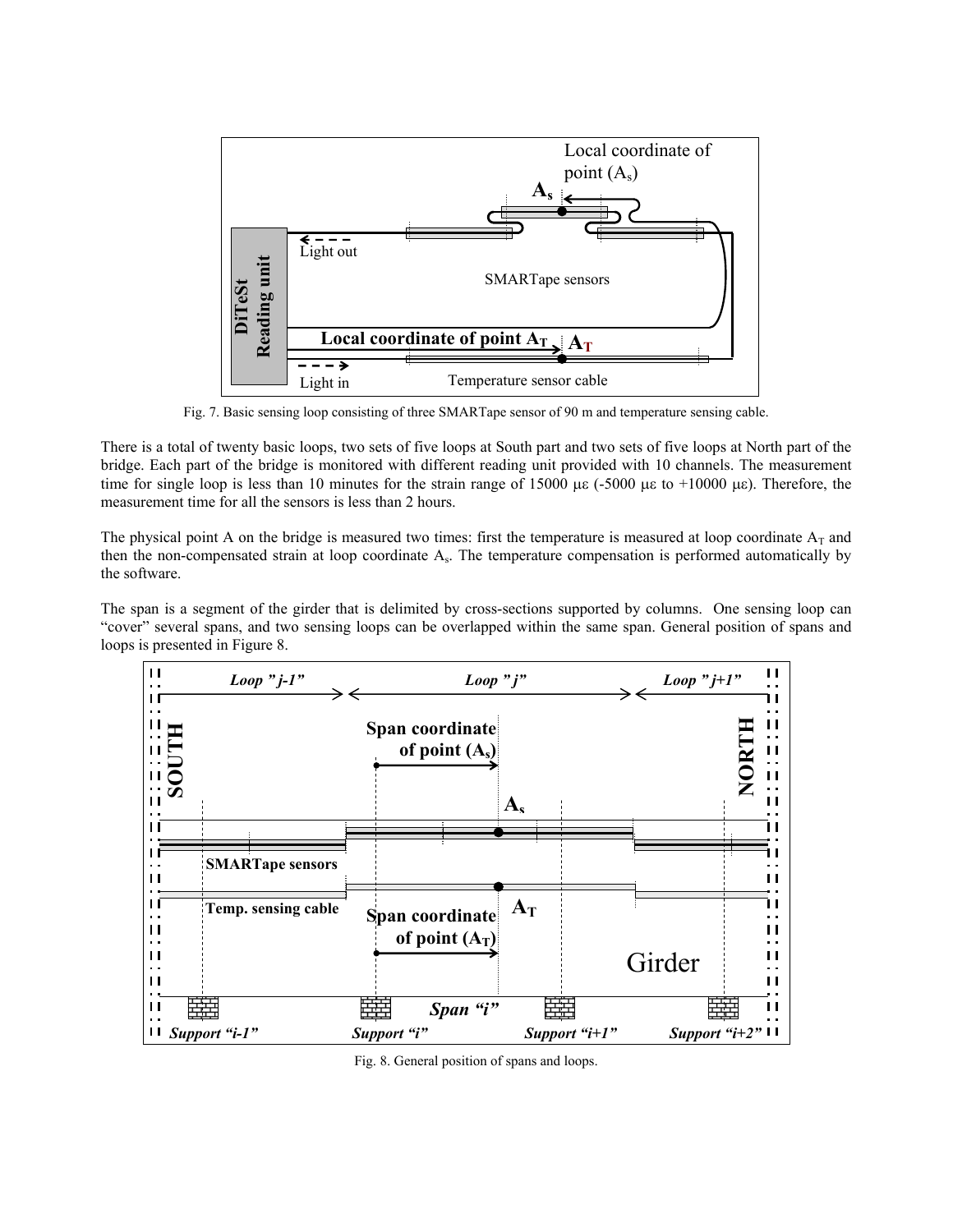The localization of events is performed with respect to bridge coordinate system indicating on which girder it happens (total of five beams equipped), and on what meter of the girder span (total of 55 spans of approximately 20 meters). The localization of events in this manner is very efficient and intuitive for the bridge maintenance team.

The DiTeSt system is provided with self-monitoring functions: automatic unblocking, detection of different types of malfunctioning such as cut of electrical power, cut of communication lines, unfavorable environmental condition (high or low temperature), physical damage of sensors etc.

The measurements are performed with distance sampling interval of 0.1m making the total number of monitoring points bigger than 100000 – 50000 for non-compensated strain and another 50000 for temperature. The special software for data handling, crack detection and short-term and long-term strain analysis has been developed. The same software controls the functioning of DiTeSt reading units. In case of crack detection, detection of unusual strain variation or detection of malfunctioning of the system, warnings are sent to responsible entities in form of e-mail, SMS and voice message, providing for redundancy in communication. Upon receipt of messages, the responsible entities are supposed to confirm they received the messages and then they will proceed according to established procedures.

## **4. SYSTEM PERFORMANCE**

The system has been subject to different factory acceptance tests: sensing components and gluing procedure were tested first, the reading unit performances were tested afterwards and then the whole system including reading units, sensors and software were tested. All the tests were performed were supervised by the client. The achieved performance of the system is presented in Table 1.

| Strain resolution                         | $\pm 3 \mu \epsilon$                           |
|-------------------------------------------|------------------------------------------------|
| Strain accuracy                           | $\pm 21 \mu\epsilon$                           |
| Strain range                              | $-5000 \mu\epsilon$ to $+ 10000 \mu\epsilon$   |
| Crack detection                           | Opening of 0.5 mm over 100 mm $(1/5$ " over 4" |
| Temperature accuracy                      | $\pm 1$ °C ( $\pm 1.8$ °F)                     |
| Temperature range                         | -30°C to +85°C (-22°F to +185°F)               |
| Spatial resolution                        | $1 m (3'-3'')$                                 |
| Spatial sampling rate                     | $0.1$ m $(4")$                                 |
| Total bridge length equipped with sensors | $\sim$ 5000 m ( $\sim$ 16405')                 |
| Measurement time per sensing loop         | $< 10$ minutes                                 |
| Measurement time for whole system         | $<$ 2 hours                                    |

Table 1. Performance of the system.

The achieved performance of the system successfully fulfilled the requested specifications. At the moment of writing the paper, the installation of the system is coming to the end. A site acceptance test of the system will be preformed. Then, the field testing will be performed for few months, after which the system will officially be put in service.

#### **5. CONCLUSIONS**

Truly distributed fiber optic monitoring system called DiTeSt, based on stimulated Brillouin effect, is for the first time applied in a large scale for integrity monitoring of a bridge. Total of five girders, with total length of five kilometers (each girder is one kilometer long) are equipped with sensors. The DiTeSt reading unit was upgraded with special crack